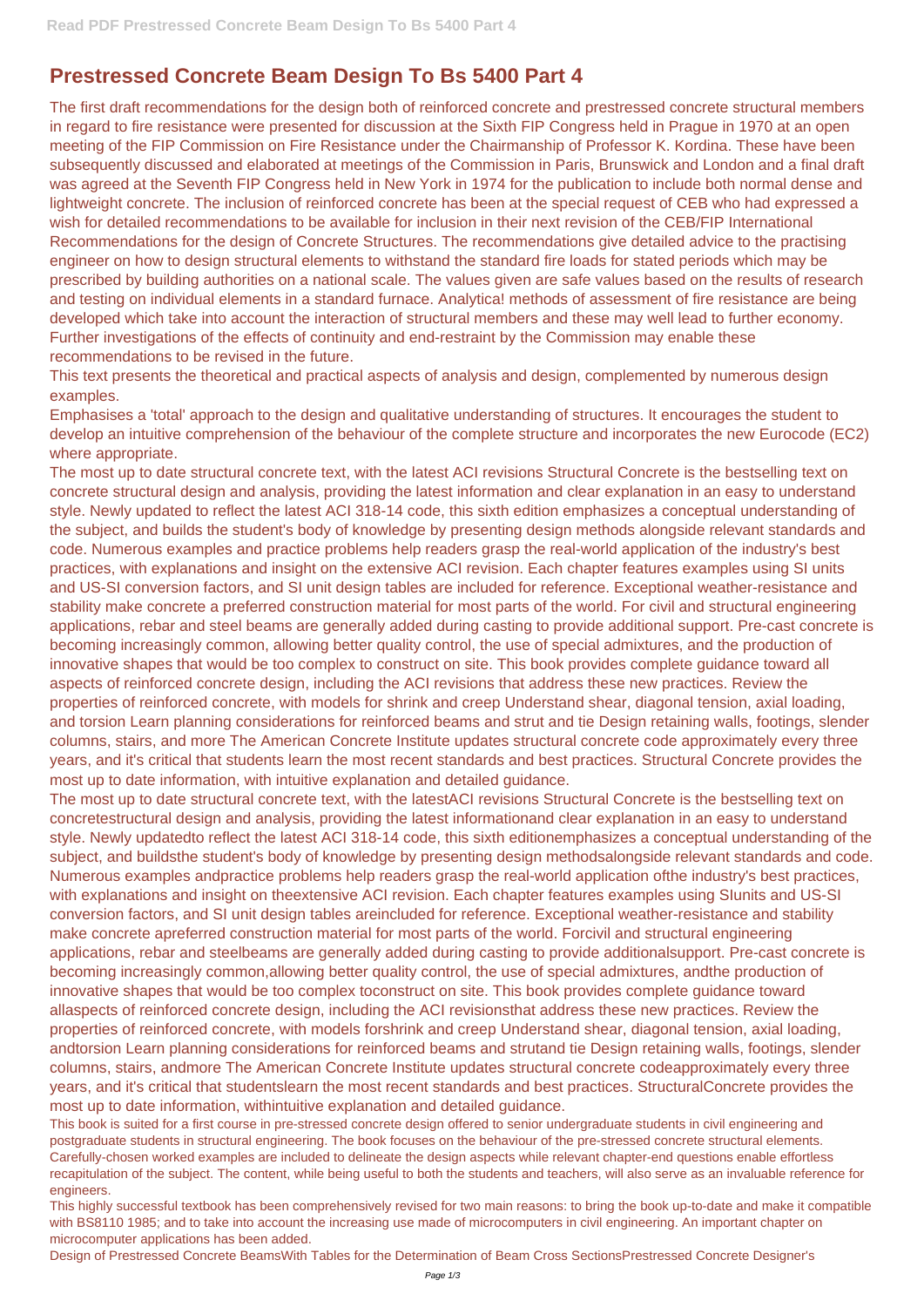## HandbookPRESTRESS User's Guide. Beta Version. Prestressed Concrete Beam Design and Analysis

The book begins with a brief introduction, helping the reader to understand the fundamentals of stress concept and prestressed concrete systems. The discussion then follows to explain the computation of different losses and estimation of ultimate flexural and shear strength. Important codal provisions viz. IS1343-2012, Eurocode EN2 and BSEN-1:2004 are also highlighted in this text. For clear understanding of the materials, the text is supported by a good number of figures and tables. Besides covering the important topics on design and analysis of anchorage zone stresses and analysis of continuous beam, the book also discusses composite construction and circular prestressing. The book is designed as a textbook for the senior level undergraduate and postgraduate students of civil engineering and construction technology. KEY FEATURES

Ordinary concrete is strong in compression but weak in tension. Even reinforced concrete, where steel bars are used to take up the tension that the concrete cannot resist, is prone to cracking and corrosion under low loads. Prestressed concrete is highly resistant to stress, and is used as a building material for bridges, tanks, shell roofs, floors, buildings, containment vessels for nuclear power plants and offshore oil platforms. With a wide range of benefits such as crack control, low rates of corrosion, thinner slabs, fewer joints and increased span length; prestressed concrete is a stronger, safer, more economical and more sustainable building material. The introduction of the Eurocodes has necessitated a new approach to the design of prestressed concrete structures and this book provides a comprehensive practical guide for professionals through each stage of the design process. Each chapter focuses on a specific aspect of design Fully consistent with Eurocode 2, and the associated parts of Eurocodes 1 and 8 Examples of challenges often encountered in professional practice worked through in full Detailed coverage of post-tensioned structures Extensive coverage of design of flat slabs using the finite element method Examples of pretensioned and post-tensioned bridge design An introduction to earthquake resistant design using EC 8 Examining the design of whole structures as well as the design of sections through many fully worked numerical examples which allow the reader to follow each step of the design calculations, this book will be of great interest to practising engineers who need to become more familiar with the use of the Eurocodes for the design of prestressed concrete structures. It will also be of value to university students with an interest in the practical design of whole structures.

The design of structures in general, and prestressed concrete structures in particular, requires considerably more information than is contained in building codes. A sound understanding of structural behaviour at all stages of loading is essential. This textbook presents a detailed description and explanation of the behaviour of prestressed concrete members and structures both at service loads and at ultimate loads and, in doing so, provide a comprehensive and up-to-date guide to structural design. Much of the text is based on first principles and relies only on the principles of mechanics and the properties of concrete and steel, with numerous worked examples. However, where the design requirements are code specific, this book refers to the provisions of Eurocode 2: Design of Concrete Structures and, where possible, the notation is the same as in Eurocode 2. A parallel volume is written to the Australian Standard for Concrete Structures AS3600-2009. The text runs from an introduction to the fundamentals to in-depth treatments of more advanced topics in modern prestressed concrete structures. It suits senior undergraduate and graduate students and also practising engineers who want comprehensive introduction to the design of prestressed concrete structures. It retains the clear and concise explanations and the easy-to-read style of the first edition, but the content has been extensively reorganised and considerably expanded and updated. New chapters cover design procedures, actions and loads; prestressing systems and construction requirements; connections and detailing; and design concepts for prestressed concrete bridges. The topic of serviceability is developed extensively throughout. All the authors have been researching and teaching the behaviour and design of prestressed concrete structures for over thirty-five years and the proposed new edition of the book reflects this wealth of experience. The work has also gained much from Professor Gilbert active and long-time involvement in the development of standards for concrete buildings and concrete bridges.

Examining the fundamental differences between design and analysis, Robert Benaim explores the close relationship between aesthetic and technical creativity and the importance of the intuitive, more imaginative qualities of design that every designer should employ when designing a structure. Aiding designers of concrete bridges in developing an intuitive understanding of structural action, this book encourages innovation and the development of engineering architecture. Simple, relevant calculation techniques that should precede any detailed analysis are summarized. Construction methods used to build concrete bridge decks and substructures are detailed and direct guidance on the choice and the sizing of different types of concrete bridge deck is given. In addition guidance is provided on solving recurring difficult problems of detailed design and realistic examples of the design process are provided. This book enables concrete bridge designers to broaden their scope in design and provides an analysis of the necessary calculations and methods.

Because of its low resistance to tensile or elongating forces, plain and normally reinforced concrete cracks at quite low loads when subjected to increasing amounts of tension whether induced directly or by bending. In order to oppose such tensions, and thereby to resist cracking, a concrete member may be deliberately subjected to a prior compression, or precompression, applied uniformly or otherwise over its section. Such precompression, usually applied before there are any service loads, is termed prestressing, and the member is termed a prestressed concrete one. This Note, which replaces the earlier Note NSB No. 50, describes the principles of prestressing as applied to concrete against the background of current practice.

The revised edition of this hallmark text is updated with the recent developments in design, construction and maintenance of Prestressed Concrete Structures. It incorporates the integrated limit state concepts in design with emphasis on the practical aspe. On a summer visit to her grandmother's cottage by the ocean, twelve-year-old Martha gains perspective on the death of a classmate, on her relationship with her grandmother, on her feelings for an older boy, and on her plans to be a writer. Completely revised to reflect the new ACI 318-08 Building Code and International Building Code, IBC 2009, this popular book offers a unique approach to examining the design of prestressed concrete members in a logical, step-by-step trial and adjustment procedure. KEY TOPICS: Integrates handy flow charts to help readers better understand the steps needed for design and analysis. Includes a revised chapter containing the latest ACI and AASHTO Provisions on the design of post-tensioned beam end anchorage blocks using the strut-and-tie approach in conformity with ACI 318-08 Code. Offers a new complete section with two extensive design examples using the strut-and-tie approach for the design of corbels and deep beams. Features an addition to the elastic method of design, with comprehensive design examples on LRFD and Standard AASHTO designs of bridge deck members for flexure, shear and torsion, conforming to the latest AASHTO specifications. Includes a revised chapter on slender columns, including a simplified load-contour biaxial bending method which is easier to apply in desiign, using moments rather than loads in the reciprocal approach. MARKET: A useful construction reference for engineers. This highly successful textbook has been comprehensively revised for two main reasons: to bring the book up-to-date and make it compatible with BS8110 1985; and to take into account the increasing use made of microcomputers in civil engineering. An important new chapter on microcomputer applications has been added.